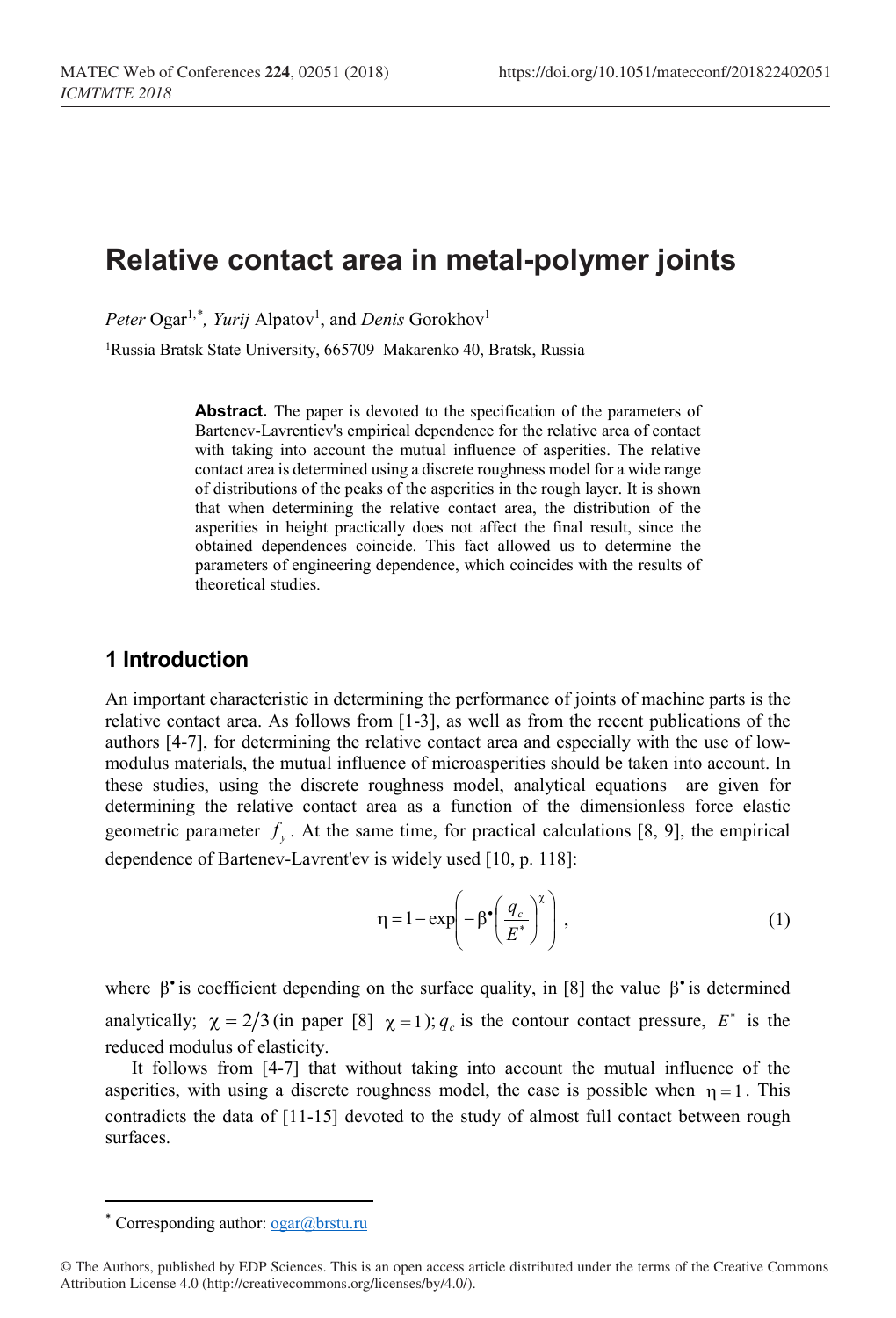The purpose of this paper is to refine the parameters of the empirical dependence (1), taking into account the latest trends in determining the relative contact area [4-7] with taking into account the mutual influence of the asperities.

#### **2 Model of a rough surface**

We use the discrete roughness model given in [4-7]. Microasperities can be represented as a set of identical spherical segments with a radius  $r$ , a base  $a_c$  and a height  $\omega R_{\text{max}}$ . The height distribution of the asperities corresponds to the bearing curve of the real surface profile, which is described by the regularized beta function:

$$
\eta(\varepsilon) = \frac{\mathbf{B}_{\varepsilon}(p,q)}{\mathbf{B}(p,q)},\tag{2}
$$

where  $B<sub>s</sub>(p,q)$ ,  $B(p,q)$  are respectively incomplete and complete beta functions;

$$
p = \left(\frac{R_p}{R_q}\right)^2 \left(\frac{R_{\text{max}} - R_p}{R_{\text{max}}}\right) - \frac{R_p}{R_{\text{max}}}, \qquad q = p \left(\frac{R_{\text{max}}}{R_p} - 1\right); \tag{3}
$$

 $R_p$ ,  $R_q$ ,  $R_{\text{max}}$  are the height parameters of roughness.

The density of the height distribution function of the asperities is described by the equation

$$
\varphi'_n(u) = \frac{u^{p-2}(1-u)^{q-2}[(p-1)(1-u)-(q-1)u]}{\varepsilon_s^{p-1}(1-\varepsilon_s)^{q-1}},\tag{4}
$$

where *u* is a distance from the level of peaks to the top of the asperities;  $\varepsilon$  is determined from condition  $\varphi_n(\varepsilon_s) = 1$ ;  $\omega = 1 - \varepsilon_s$ .

Radius of the spherical segment is

$$
r = a_c^2 / (2 \omega R_{\text{max}}). \tag{5}
$$

Figure 1 shows the density distribution of the asperities in height for the examples below of determining the relative contact area.



**Fig. 1.** Density distribution of asperities for different values *р* and *q*.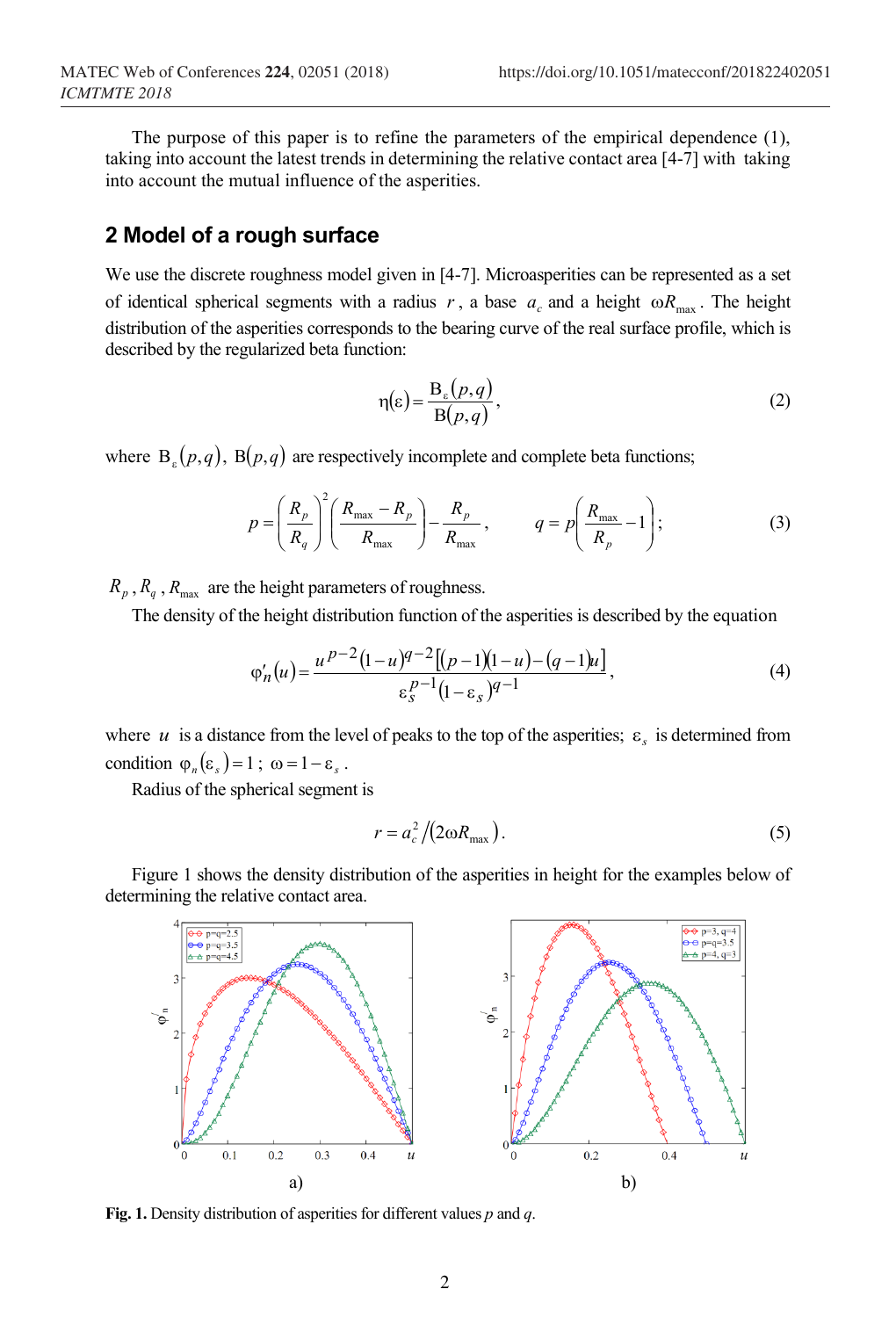It follows from Fig. 1, variation with the parameters *p* and *q* makes it possible to effectively control the distribution density of asperities in the height of the rough layer.

## **3 Contact of a rigid rough surface with an elastic half-space.**

Below we give the system of equations [4-7], whose solution will allow us to determine the dependence of the relative area of contact ηon the dimensionless force elastic-geometric parameter  $f_v$  which is determined by expression

$$
f_q = \frac{q_c a_c}{E^* \omega R_{\text{max}}} \quad , \tag{6}
$$

where  $E^*$  is the reduced modulus of elasticity.

To contact a rough surface with an elastic half-space, we have

$$
f_q(\varepsilon) = \frac{q_c(\varepsilon)a_c}{E^* \omega R_{\text{max}}} = \frac{\frac{8}{3\pi} \int_0^{\min(\varepsilon, \varepsilon_s)} \eta_i^{1.5} \varphi'_n(u) du}{1 - \int_0^{\min(\varepsilon, \varepsilon_s)} \psi_\eta(\eta_i) \varphi'_n(u) du},
$$
(7)

where 
$$
\psi_{\eta}(\eta_i) = \frac{2}{\pi} \left[ \arcsin \eta_i^{0.5} - \sqrt{\eta_i (1 - \eta_i)} \right],
$$

$$
\eta_i = \frac{\varepsilon - u}{2\omega} - f_q \left( 1 + \frac{f_q}{2} - \sqrt{\left( 1 + \frac{f_q}{2} \right)^2 - \frac{\varepsilon - u}{2\omega}} \right). \tag{8}
$$

Relative contact area

( ) ( ) ( ) ∫ ε ε <sup>η</sup> <sup>ε</sup> <sup>=</sup> <sup>η</sup> ϕ′ *<sup>s</sup> u du <sup>i</sup> <sup>n</sup>* min , 0 . (9)



**Fig. 2.** Dependence of the relative contact area on the dimensionless parameter  $f<sub>v</sub>$ :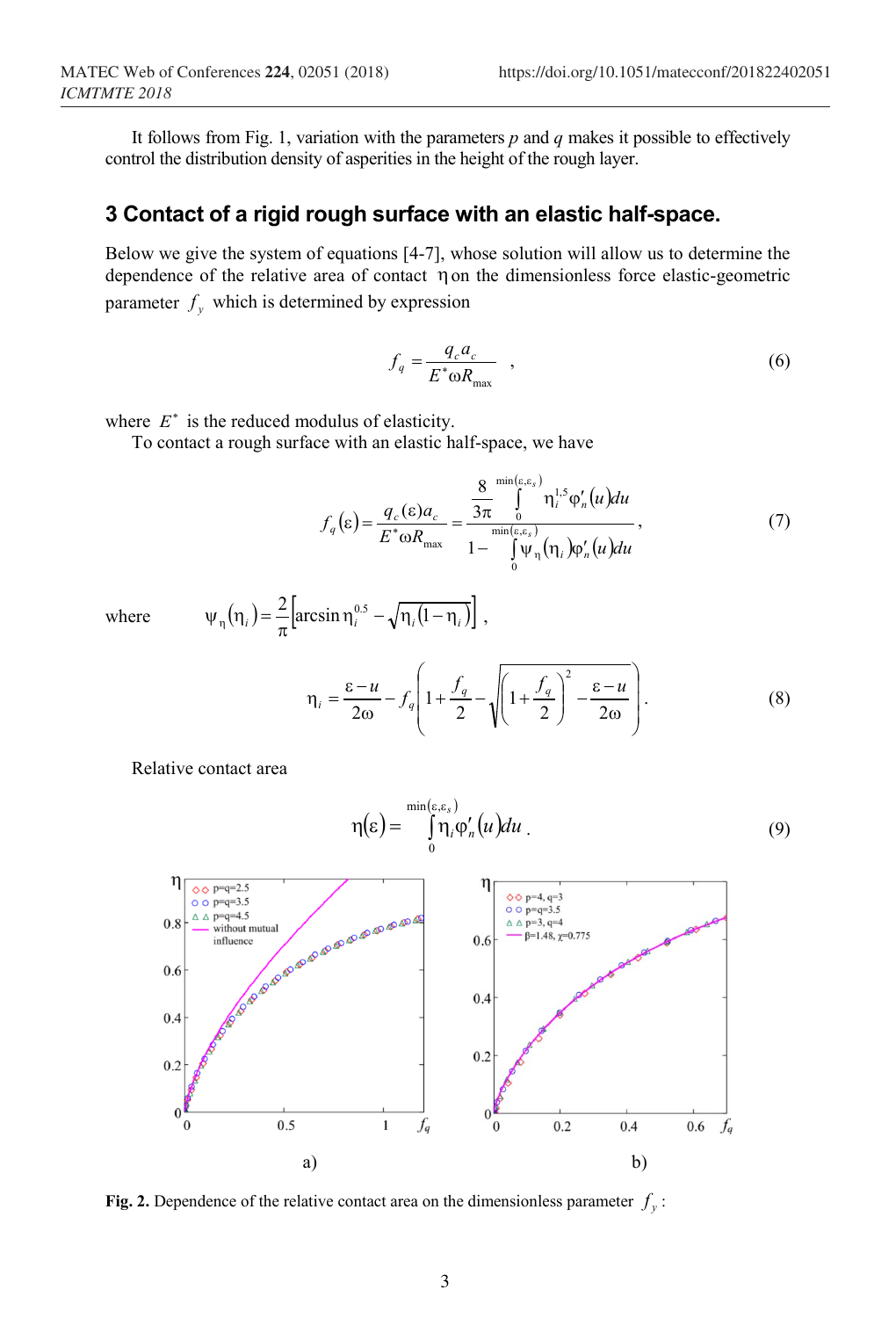a) taking into account (dots) and without taking into account (the line) the mutual influence of asperities; b) for different values of the parameters *p* and *q*.

To determine the dependence of  $\eta(f_a)$ , it is necessary to exclude parameter  $\varepsilon$  from dependencies  $f_a(\varepsilon)$  and  $\eta(\varepsilon)$ . Dependencies  $\eta(f_a)$  for the distribution densities of the asperities corresponding to Fig. 1 are shown in Fig. 2 and are denoted by dots. The line in Fig. 2a a similar dependence is indicated without taking into account the mutual influence of the asperities.

It follows from Fig. 2, the dependences  $\eta(f_a)$  for different values of the parameters p and q practically merge into one line. Therefore, for engineering calculations, it is expedient to describe them by a single equation.

### **4 Engineering method of calculating the relative area of contact.**

Using the technique of [10, p. 118], consider the contact of an individual asperity in the form of a spherical segment of radius *r*, base diameter  $a_c$  and height  $\omega R_{\text{max}}$ .

From the Hertz expressions [16], the radius of the contact area  $a_r$  when the force P is applied is given by

$$
a_{ri} = \left(\frac{3P_i r}{4E^*}\right)^{\frac{1}{3}}.
$$
 (10)

Relative contact area for a particular asperitiy

$$
\eta_i = \frac{a_r^2}{a_c^2} = \left(\frac{3P_i r}{4E^*}\right)^{\frac{2}{3}} \frac{1}{a_c^2} = \left(\frac{3}{8} \frac{P_i}{a_c E^* \omega R_{\text{max}}}\right)^{\frac{2}{3}}.
$$
\n(11)

Taking into account that  $q_c = P / (\pi a_c^2)$ , we have

$$
\eta_i = \left(\frac{3\pi}{8} \frac{q_c a_c}{\omega R_{\text{max}} E^*}\right)^{\frac{2}{3}}
$$
(12)

or 
$$
\eta_{i} = \left(\frac{3\pi}{8}\right)^{\frac{2}{3}} (f_{qi})^{\frac{2}{3}}
$$
 (13)

The only controlling parameter is  $q_c$ .

A differential equation which particular solution without taking into account the mutual influence of the asperities will be Eq. (13), has the form

 $\overline{\phantom{0}}$ 

$$
\frac{d\eta_i}{df_q} = \frac{2}{3} \left(\frac{3\pi}{8}\right)^{\frac{2}{3}} \left(f_q\right)^{-\frac{1}{3}} \Psi(\eta_i),\tag{14}
$$

where  $\Psi(\eta_i)$  is function taking into account the mutual influence of asperities in their implementation. From physical representations, the function must satisfy the following conditions: in the region of low pressures  $q_c$  (small values of  $f_q$ ) Ψ( $\eta_i$ ) = 1; in the high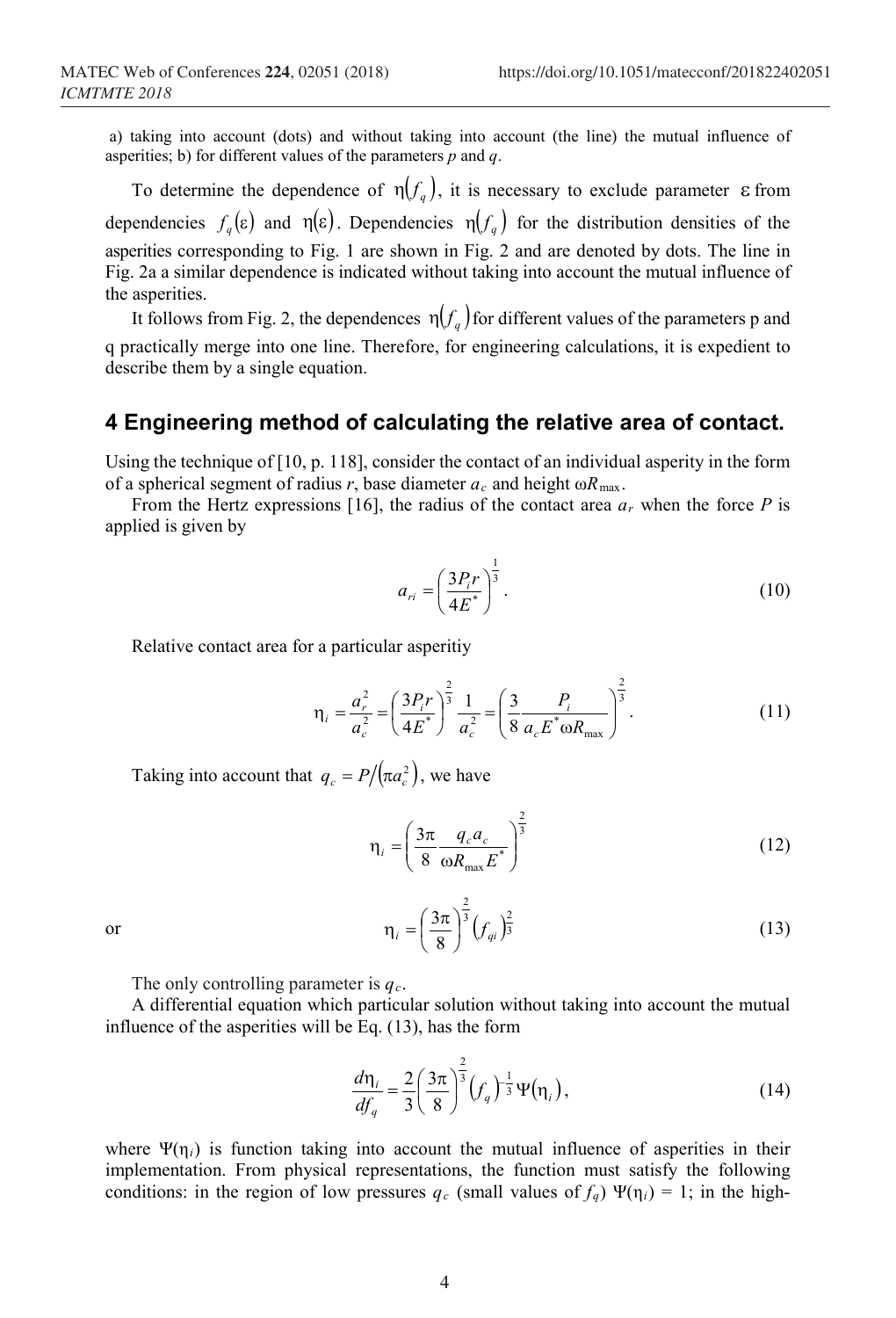pressure region  $q_c$  (large values of  $f_q$ )  $d\eta/dq_c \rightarrow 0$  ( $d\eta/df_a \rightarrow 0$ ), i.e. Ψ( $\eta_i$ ) = 0. The simplest function satisfying these conditions is the function  $\Psi(\eta_i) = 1 - \eta_i$ . In this case, the solution of Eq. (14) for a single-level roughness model has the form

$$
\eta_i = 1 - \exp\left(-\beta f_q^{\chi}\right),\tag{15}
$$

where  $\beta = (3\pi/8)^{\frac{2}{3}} = 1,115$ ,  $\chi = 2/3$ .

In Fig. 2b points denote the analytical dependencies obtained as a result of the solution of the system of transcendental Eqs. (5) - (9). The solid line corresponds to the dependence

$$
\eta = 1 - \exp\left(-1.48 f_q^{0.775}\right). \tag{16}
$$

It follows from Fig. 2b, the above approximation of the analytical dependencies describes them quite accurately and therefore can be recommended for engineering calculations of the relative contact area in metal-polymer compounds.

## **5 Conclusion**

1. It is shown that when determining the relative contact area with taking into account the mutual influence of the asperities, their height distribution practically does not affect the final result, since all the obtained dependences on the dimensionless power elastic-geometric parameter  $f_v$  practically coincide

2. This allowed us to accurately approximate the results of analytical studies and recommend for engineering calculations for elastic contact the universal dependence of the relative area of the dimensionless elastic elastic geometric parameter  $f_{\nu}$ .

### **References**

- 1. I.G. Goryacheva, N.M. Dobychin, *Contact problems in tribology* (1988)
- 2. I.G. Goryacheva, *Mechanics of frictional contact* (2001)
- 3. A.P. Makushkin, *Polymers in friction and seal assemblies at low temperatures* (1993)
- 4. P.M. Ogar, D.B. Gorokhov, A.S. Kozhevnikov**,**. *Contact problems in hermetic sealing studies,* 242 (Brstu, Bratsk, 2017)
- 5. P.M. Ogar, D.B. Gorokhov, V.K. Elsukov, Systems. Methods. Technologies **2**, 7 (2017)
- 6. P. Ogar, S. Belokobylsky, D. Gorokhov, V, Elsukov, *Proc. of IX Int.Sci. Conf. BALTTRIB' 2017*
- 7. P. Ogar, S. Belokobylsky, D. Gorokhov, *Contact and Fracture Mechanics* (2018)
- 8. A.I. Golubev, L.A. Kondakov, editors, *Handbook of seals and sealing equipment* (1994)
- 9. I.V. Kragel'skii, N.M. Dobychin, V.S. Kombalov, *Basics of calculation for friction and wear* (1974)
- 10. G.M. Bartenev, V.V. Lavrentiev, *Friction and wear of polymers* (1972)
- 11. [S. Hyun,](https://www.sciencedirect.com/science/article/pii/S0301679X07000369?via%3Dihub#!) M.O. Robbins, Tribology Int., , **40**, 1413 (2007)
- 12. C.-D. Yeo, R.R. Katta, J. Lee, A.A. Polycarpou, Tribology Int., **43**, 1438 (2010)
- 13. Y. Xu, R.L Jackson, [D..B. Marghitu,](https://www.sciencedirect.com/science/article/pii/S0020768313004782?via%3Dihub#!) Int. J. **Solids** & [Structures,](https://www.sciencedirect.com/science/journal/00207683) **51**, 1075 (2014)